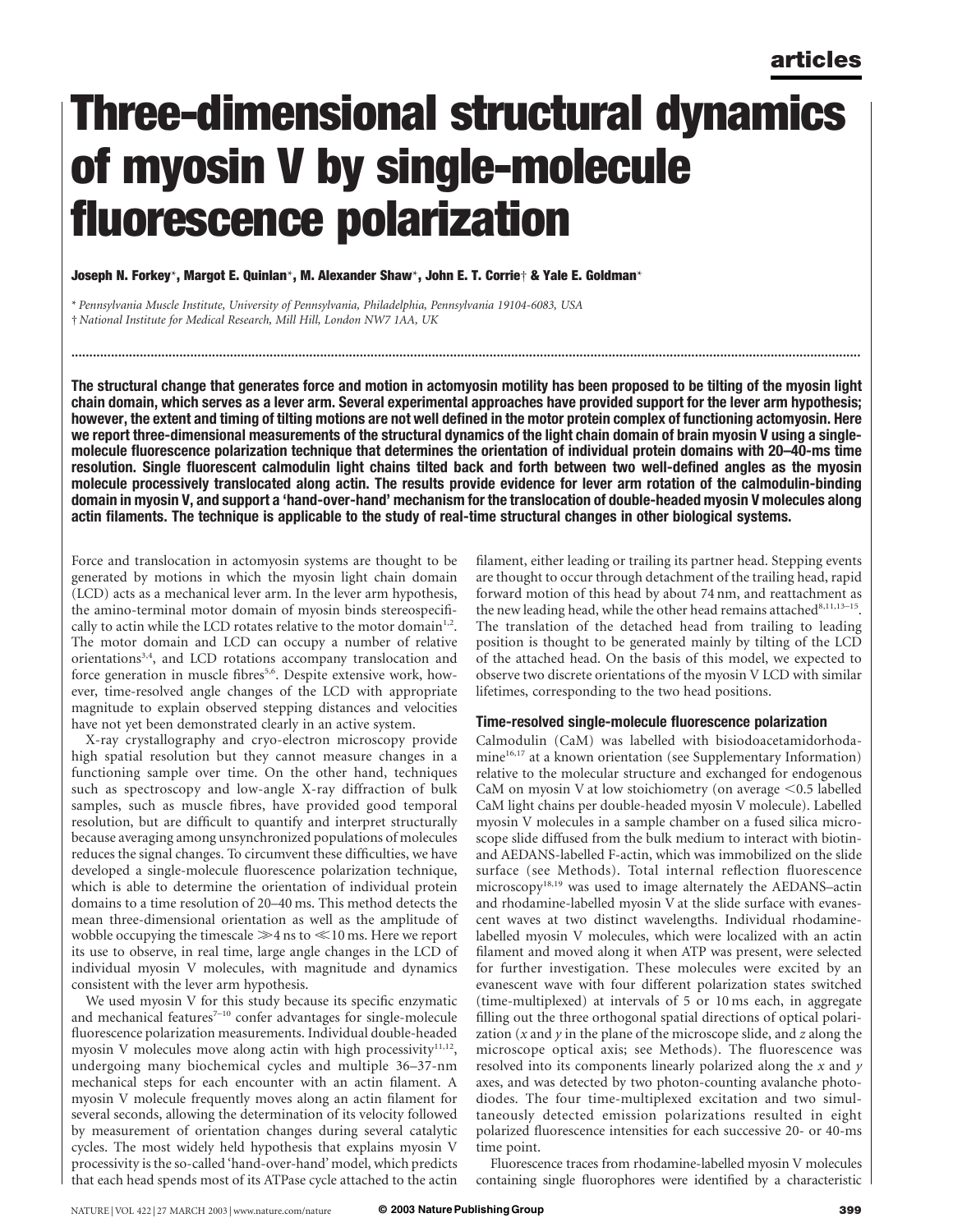intensity as well as simultaneous discrete photobleaching of all polarized intensities to background levels (Figs 1 and 2). Data were obtained from myosin V molecules interacting with actin filaments at 0 and 5  $\mu$ M ATP with 40-ms time resolution, and at 40  $\mu$ M ATP with 20-ms time resolution. Many of the molecules at  $5 \mu M$  ATP (Fig. 1) and at 40  $\mu$ M ATP (Supplementary Information) exhibited polarized fluorescence intensity levels that repeatedly underwent transitions back and forth in opposite directions. In Fig. 1, these transitions are most apparent in the intensities labelled  $_{s1}I_y$  and  $_{s2}I_x$ (see Methods for definitions). A weighted sum of all eight intensities  $(I<sub>Tot</sub>)$ , representing the total fluorescence independent of orientation, was constant, indicating that the intensity changes of the individual traces were due to abrupt rotations of the fluorophore. As the dual covalent linkage between the fluorophore and CaM fixes their relative orientation, these results imply that the LCD of myosin V tilts back and forth. For each time point in the single-molecule trace, the polarized intensities were fit to a set of equations to determine the total intensity ( $I_{\text{Fit}}$ ), the axial angle ( $\beta$ ) of the fluorophore relative to the actin axis, the azimuthal angle  $(\alpha)$ around that axis, and the half-angle  $(\delta)$  of a cone describing the wobbling motion of the fluorophore<sup>20</sup> on a timescale much slower than 4 ns but much faster than 10 ms (Fig. 1, lower panels and inset). The abrupt jumps of fluorescence intensity are caused by large changes in the  $\beta$ -value between periods of relatively steady  $\beta$ , as predicted by the hand-over-hand model.

To clarify the time course of these tilting motions relative to the noise in the recordings, individual transitions from many molecules were effectively synchronized by shifting their time bases to align the start times, and then averaged. The average angular traces derived from this procedure (Fig. 3; see also Supplementary Information) show that  $\beta$ -values changed by 40–50 $\degree$  and that this change was



Figure 1 Data trace from a single myosin V molecule translocating along actin in the presence of  $5 \mu$ M ATP. Polarized fluorescence intensities have units of photocounts per 10-ms gate; total intensities have units of photocounts per 40-ms cycle. Polarized intensity subscripts indicate excitation/detection polarizations as defined in the Methods.  $I_{\text{Fit}}$  is the total intensity determined by fitting the polarized fluorescence intensities;  $I_{\text{Tot}}$  is calculated from the polarized intensities as described in the Methods and should approximate  $I_{\text{Fit}}$  plus background. The single discrete decrease of all intensities to background levels at 3.7 s is due to photobleaching of the fluorophore. The inset defines  $\beta$ ,  $\alpha$  and  $\delta$  (red, green and blue traces, respectively, in bottom panels) relative to the actin filament and the microscope frame, which is defined with the stage in the  $x-y$  plane.

abrupt relative to the 20–40-ms recording time resolution. Furthermore, the averaging procedure revealed a step change of  $15-20^{\circ}$  in  $\alpha$ . Whether this angle change implies left- or right-handed pitch in the step is not discernable from the current data owing to symmetries of the probe dipole and the experimental setup. The mobility parameter,  $\delta$ , averaged 30–35° and changed much less than  $\alpha$  or  $\beta$ . A small spike in  $\delta$  at the transition is probably a sampling artefact due to limited temporal resolution and time-multiplexing of the excitation polarizations. These results imply that, at the ATP concentrations studied, any intermediate state with a different LCD orientation, such as that associated with a detached head, can occupy at most 10% of the average cycle time. This result is in agreement with a hand-over-hand model in which both heads of myosin V are attached to actin for most of the ATPase cycle.

Traces from a subset of molecules observed with 5 or 40  $\mu$ M ATP, and nearly all traces recorded at 0 ATP (with apyrase present, Fig. 2), showed constant intensities, corresponding to steady angles. Angular transitions were observed at 0 ATP only rarely (0.1 events per molecule as compared with 3.1 and 2.4 for 5 and  $40 \mu M$  ATP, respectively), consistent with occasional photochemical processes, the details of which will be reported elsewhere (M.E.Q., J.N.F. and Y.E.G., manuscript in preparation). None of the traces at 0 ATP showed the reversible and repeated transitions observed at 5 and  $40 \mu$ M ATP, indicating that the orientation of a myosin V molecule bound to actin was stable in the absence of ATP.

## Angular distributions

To characterize further the LCD orientations, an average  $\beta$ -value was calculated over each interval of the traces where the  $\beta$ -value was steady. This procedure resulted in many average  $\beta$ -values for each molecule that exhibited tilting at 5 and 40  $\mu$ M ATP, but only one (or occasionally two) average  $\beta$ -value for each molecule that did not exhibit tilting at 0, 5 and 40  $\mu$ M ATP. Distributions of average  $\beta$ -values for these groups of molecules showed discrete peaks that were fitted by gaussian-shaped curves (Fig. 4, Table 1 and Supplementary Information). An angular component with peak  $\beta$  at 27–30° and a relatively small wobble amplitude ( $\bar{\delta}_1 = 32 - 36$ °) was detected for molecules in the absence of ATP and for molecules exhibiting tilting at 5 and 40  $\mu$ M ATP. Dispersion of these angular



**Figure 2** Data trace from a myosin V molecule bound to actin in the absence of ATP. All traces are relatively flat except for noise until the probe bleaches at 3.3 s.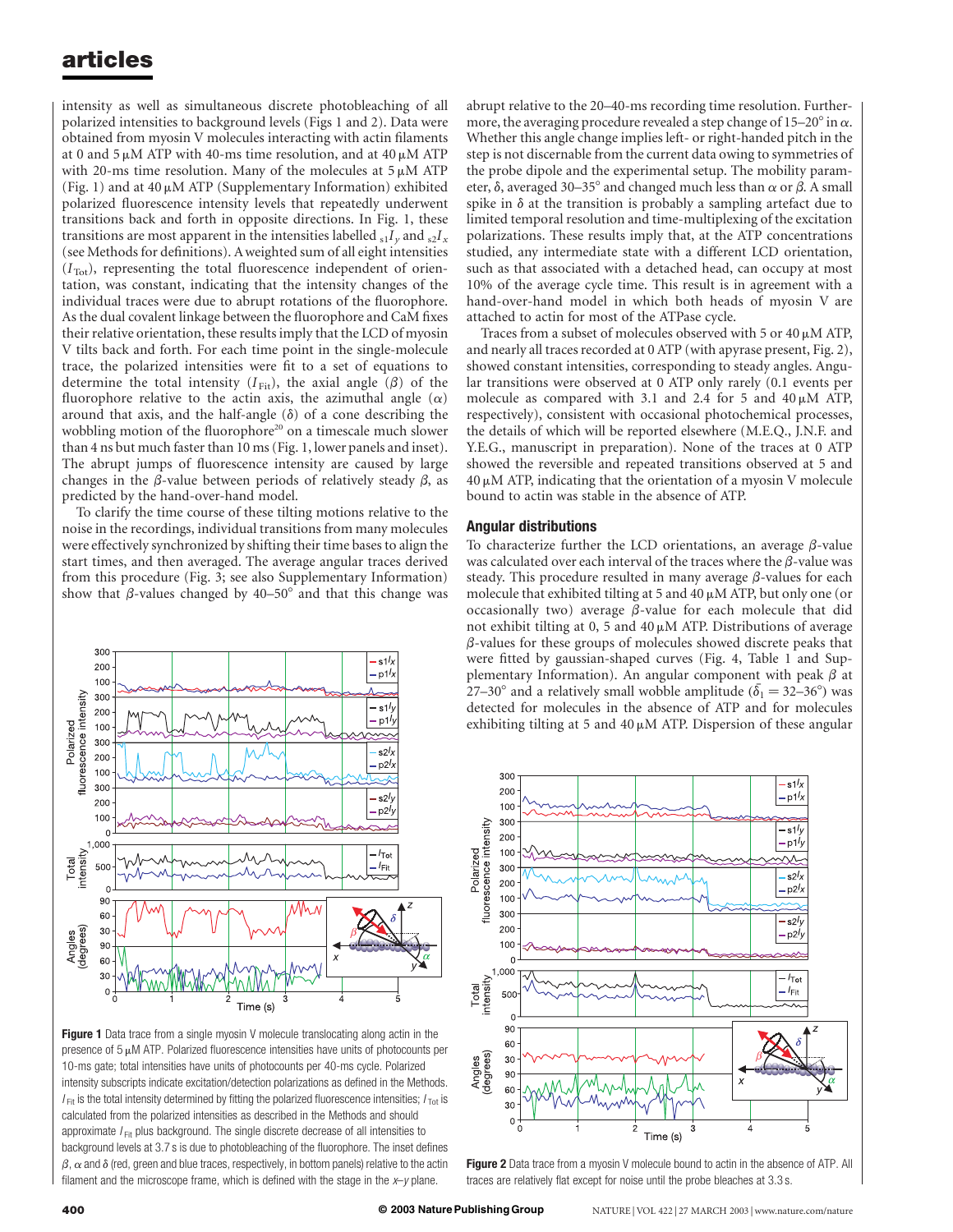components,  $\sigma_{\beta1}$  (Table 1), was lower at 0 ATP, reflecting the welldefined orientation of an attached myosin head near the end of its working stroke in the absence of ATP. Thus, it is likely that this angular component (at  $\bar{\beta}_1 = 27-30^{\circ}$ ) also represents the end of the working stroke in the active case. In the hand-over-hand mechanism, this corresponds to the trailing head with its LCD tilted forward towards the barbed end of the actin filament.

An angular component with a higher  $\beta$ -value, peaking at 72–78<sup>°</sup> for the tilting molecules at 5 and 40  $\mu$ M ATP, would then represent the leading heads. Owing to symmetries of the probe dipole and the experimental setup, it is possible that the two  $\beta$ -peaks are actually on opposite sides of the plane perpendicular to actin (that is, one peak is at 180° –  $\beta$ ). As discussed later, the peak at  $\bar{\beta}_2 = 72-78$ ° for the tilting molecules probably represents probes at 108-102°.

For the set of molecules that did not tilt in the presence of ATP, the average  $\beta$ -distributions peaked at 52–54° and the mobility  $(\bar{\delta}_2)$ was 42-45° (Fig. 4b, Table 1 and Supplementary Information). These values match a component in the 0 ATP distribution with similar  $\beta$ - and  $\delta$ -values, suggesting that both correspond to the same population of labelled CaM light chains. The absence of tilting may indicate that these CaM light chains are bound to a different site on myosin V than those that display tilting. If a labelled CaM were bound to a myosin V molecule outside the LCD, it would not be expected to tilt. Another potential explanation for non-tilting CaM light chains is that the LCD of the leading head may bend after attaching to actin, so that the section of LCD closest to the motor domain retains the same orientation in both leading and trailing positions. In that case, a CaM bound to this proximal region of the LCD would not exhibit tilting. It is also possible that non-tilting traces represent CaM light chains associated with myosin V heads that have stopped moving. Such heads could be detached from actin, but remain close to the surface if, for instance, their partner heads were still bound to actin. For molecules in the absence of ATP, double-headed attachments are unlikely<sup>13</sup>, so the two components



Figure 3 Transition averages. Point-by-point averages of 208 tilting events from 86 molecules in the presence of  $5 \mu$ M ATP were determined after synchronizing the transitions at the points where the  $\beta$ -value abruptly increased or decreased. The time course shows that the tilting is rapid and incorporates axial ( $\beta$ ) and azimuthal ( $\alpha$ ) components.

in Fig. 4c may represent attached ( $\bar{\beta}_1 = 27^\circ$ ,  $\bar{\delta}_1 = 36^\circ$ ) and detached  $(\bar{\beta}_2 = 51^{\circ}, \bar{\delta}_2 = 46^{\circ})$  heads.

## Kinetics of tilting and translocation

For each molecule that exhibited tilting, structural events containing an interval of steady  $\beta$  flanked by discrete transitions were divided into two groups with average  $\beta$ -values either greater or less than 50°. Event dwell times were measured as the interval between the beginnings of consecutive events. Histograms of these dwell times showed approximately exponential decay with no significant difference in rate between events at high and low  $\beta$ -values (see Methods).

Histograms of aggregate dwell time including both high and low  $\beta$ -events are shown in Fig. 5. The event durations decreased markedly when the ATP concentration was raised from 5 to  $40 \mu$ M. The rate constant for a single exponential decay fitted to each of these histograms (dashed lines) increased 2.7-fold for the 8-fold increase in ATP concentration (see Methods), indicating that the dwell times are determined by both an ATP-dependent kinetic process and an ATP-independent process. Therefore, a double exponential curve assuming two sequential processes, one with rate  $k_1$ <sup>.</sup>[ATP], and the other with rate  $k_2$ , independent of [ATP], was fitted to the data in both histograms (solid lines in Fig. 5a, b). This global analysis yielded rate constants of  $k_1 = 1.1 \pm 0.2 \times$  $10^6 \text{M}^{-1} \text{s}^{-1}$ , and  $k_2 = 12.0 \pm 1.7 \text{s}^{-1}$  (95% confidence limits). These values are in good agreement with the ATP-binding rate of  $0.9 \times 10^6$  M<sup>-1</sup> s<sup>-1</sup> and the ADP release rate of 12–16 s<sup>-1</sup> measured biochemically<sup>8</sup>, and with the two rate constants  $(0.9 \times 10^6 \,\mathrm{M}^{-1}\,\mathrm{s}^{-1}$ 



**Figure 4** Distributions of average  $\beta$ -values in the presence and absence of ATP. a, Myosin V molecules translocating and showing repeated tilting events at  $5 \mu M$  ATP. **b**, Molecules translocating in the presence of  $5 \mu$ M ATP but not showing angle changes. c, Myosin V co-localized with actin filaments in the absence of ATP. Solid lines indicate the best fits to single or double gaussian-shaped profiles. Parameters of the fits are given in Table 1.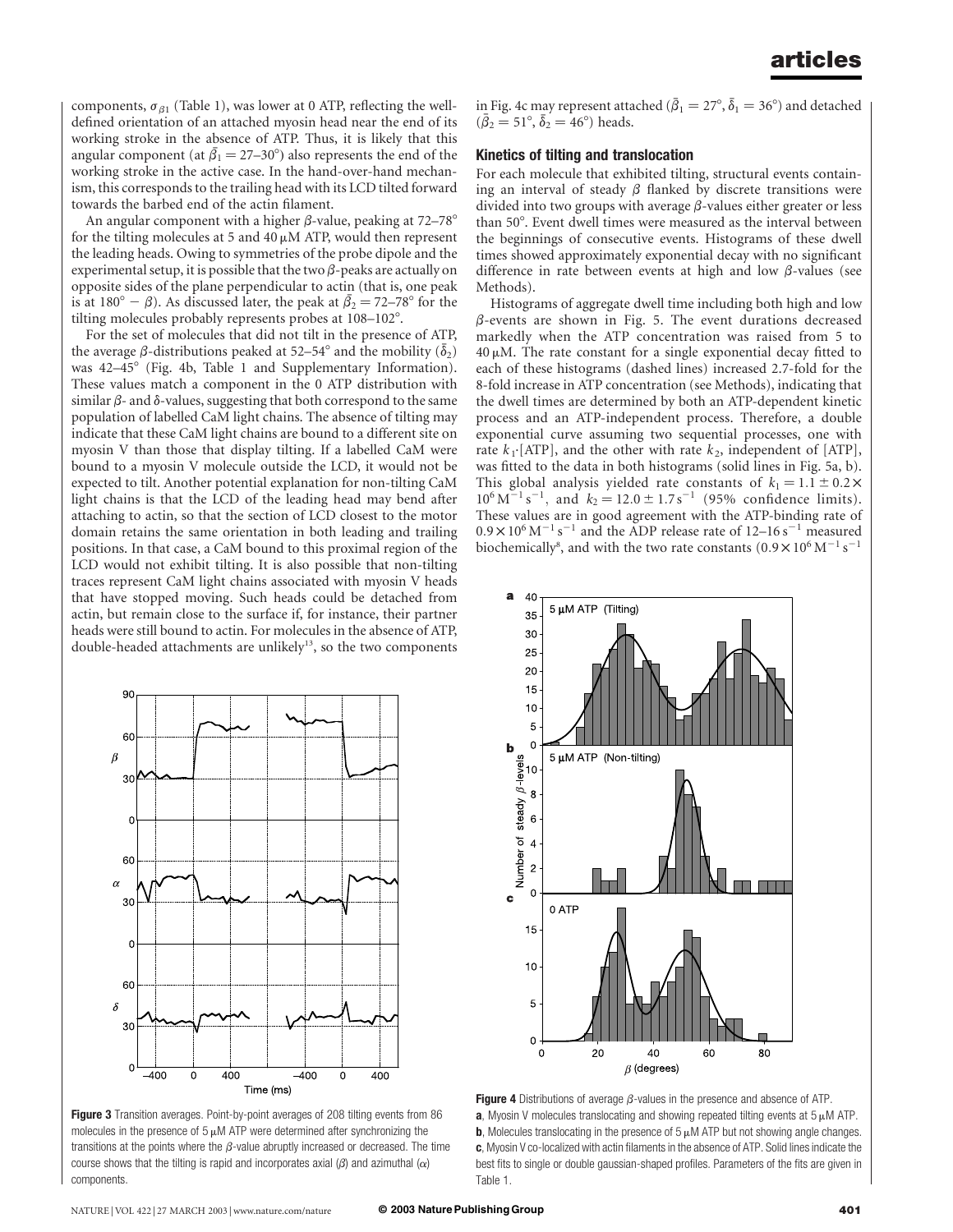| Peak angles, dispersions and mobilities<br>Table |     |                        |                          |                  |      |                          |                |                   |                |                     |
|--------------------------------------------------|-----|------------------------|--------------------------|------------------|------|--------------------------|----------------|-------------------|----------------|---------------------|
| ATP concentration                                | n   | Fraction in first peak |                          | $\sigma_{\beta}$ |      | $\sigma_{\hat{\delta}1}$ | Dσ             | $\sigma_{\beta2}$ | 0 <sub>2</sub> | $\sigma_{\delta 2}$ |
| 5 μM tilting                                     | 86  | $0.48 \pm 0.04$        | $30.0 \pm 0.9$           | $10.0 \pm 0.9$   | 34.4 | 13.6                     | $71.7 \pm 1.1$ | $124 + 15$        | 37.3           | 11.2                |
| 40 μM tiltina                                    | 100 | $0.46 \pm 0.03$        | $27.1 \pm 0.6$           | $8.92 \pm 0.6$   | 31.6 | 11.4                     | $77.8 \pm 1.3$ | $13.1 \pm 1.5$    | 30.4           | 12.1                |
| $5 \mu$ M non-tilting                            | 48  |                        |                          |                  |      | $\hspace{0.05cm}$        | $52.0 \pm 0.5$ | $4.5 \pm 0.5$     | 44.9           | 9.0                 |
| $40 \mu M$ non-tilting                           | 101 |                        | $\overline{\phantom{a}}$ |                  |      | $\overline{\phantom{a}}$ | $54.2 \pm 0.7$ | $6.2 \pm 0.7$     | 41.9           | 8.3                 |
| 0 uM                                             | 140 | $0.42 \pm 0.04$        | $26.6 \pm 0.6$           | $4.78 \pm 0.6$   | 36.7 | 7.6                      | $51.3 \pm 0.9$ | $7.8 \pm 1.0$     | 46.4           | 6.0                 |

Fits of single or double gaussian profiles to the histograms in Fig. 4 (5 uM tilting/non-tilting and 0 ATP) and Supplementary Fig. 3 (40 uM tilting/non-tilting) gave values for the peak axial angle (b̄) and standard deviation ( $\sigma_\beta$ ) of each gaussian profile. Uncertainties in these fitted parameters (for example, ±0.9) are given as standard errors.  $\delta$ -value (wobble amplitude as described in the main text), mean ( $\delta$ ) and standard deviation (σ<sub>δ</sub>) were calculated for the population of steady β-levels in each gaussian profile (see Methods). Angles are given in degrees. *n* is the number of molecules. The number of<br>steady β-levels in the

and 13  $\text{s}^{-1}$ ) that describe single-molecule mechanical stepping rates determined by optical trapping experiments<sup>11</sup>. Therefore, sequential tilts of the myosin V LCD each correspond to the binding of one ATP molecule, release of one ADP molecule, and a single mechanical step, which are all consistent with the hand-over-hand model.

Average translocation velocities (V) were measured in the same experiments and were fitted by the hyperbolic relation  $V =$  $V_{\text{max}}[ATP]/([ATP] + K_M)$  (Fig. 5c), yielding  $V_{\text{max}} = 453 \pm$  $10 \text{ nm s}^{-1}$  and  $K_M = 11.7 \pm 1.2 \mu M$  (95% confidence limits). Within uncertainties,  $K_M$  is equal to the ratio of  $k_2$  to  $k_1$ , implying that the same processes control the rate of the observed structural



Figure 5 Event kinetics. a, b, Distributions of event dwell times determined from  $\beta$ -traces at  $5 \mu$ M (a) and 40  $\mu$ M (b) ATP (Fig. 1 and Supplementary Information). Dashed curves are single exponential fits; solid curves represent the global fit of a two-step model explained in the text. The first bins (light-grey bars) in  $\boldsymbol{a}$  and  $\boldsymbol{b}$  are under-populated owing to limited time resolution and were ignored during fitting. In **b**, the height of this bin was doubled because its width is halved. c, Average translocation velocities versus ATP concentration (inset shows an expanded view). Error bars indicate standard errors of the mean.

changes and the mechanical displacements. To further quantify this relationship, the product of the velocity measured at each ATP concentration and the corresponding mean event duration,  $\tau_e$  = concentration and the corresponding mean event duration,  $\tau_e = \left(\frac{1}{k_1[ATP]} + \frac{1}{k_2}\right)$ , was calculated to determine the average distance a myosin V molecule moves per discrete rotation of the LCD.  $V \tau_e$ values at 5 and 40  $\mu$ M ATP were 36.2  $\pm$  4.0 and 37.4  $\pm$  3.5 nm (95% confidence limits), respectively, similar to the crossover distance of actin's long-pitch helix. These values provide an estimate of the stride length of the myosin V molecule solely from its structural dynamics and independent of other mechanical or biochemical data. This stride length per structural change is comparable to the unitary mechanical displacements previously measured<sup>11</sup>, confirming the conclusion above that the LCD tilts once per mechanical step.

## **Discussion**

Our study represents the first direct time-resolved measurement of tilting in an actively translocating motor protein sufficient to explain the observed mechanical step. The head–tail junction of a myosin V molecule travels 36–37 nm for each major tilting motion, as shown above. Consider the lever arm provisionally to be a rigid 24-nm rod. The axis of the lever tilts, for instance, from  $40^{\circ}$  to  $140^{\circ}$ when stepping from the trailing to the leading position  $\left(\cos 40^\circ - \cos 140^\circ\right)$ 24 nm = 36.8 nm). With these angles, the head– tail junctions of the two heavy chains meet at the same radial distance from actin  $(sin 40^\circ = \sin 140^\circ)$ . Our rhodamine probe, oriented 40° from the lever axis (see Supplementary Information), is observed to tilt from about 30 $^{\circ}$  to about 105 $^{\circ}$  (Fig. 4, peak plotted near  $75^{\circ} = 180^{\circ} - 105^{\circ}$ . The slightly smaller magnitude of tilting can be accommodated if the probe dipole is not oriented in the plane of the lever arm rotation and the lever twists about its own axis by 10° or by 85° (calculation given in Supplementary Information). The probe data are compatible with other angles of lever tilt and twist if the CaM-binding region is flexible<sup>13</sup> or if the two head-tail junctions do not coincide. The data thus provide clear evidence for the lever arm function of the CaM-binding region of myosin V.

Single-molecule fluorescence polarization techniques have been used previously for studies of protein domain rotations<sup>20</sup>. Rotation of  $F_1$ -ATPase<sup>21</sup> and actin<sup>22</sup>, and transitions between disordered and ordered states of myosin  $II^{23}$  were detected during ATP-driven motility. Spontaneous motions of DNA<sup>24</sup> and kinesin<sup>25</sup> have been detected, the latter with a bifunctional probe similar to that used here. All of these previous studies were limited to detecting the twodimensional projection of the probe orientation onto the plane of the microscope stage. With myosin V, determination of the lever arm rotations relative to actin required measurement of the threedimensional probe orientation (that is, the probe angle relative to the microscope optical axis in addition to the orientation of the projection onto the stage). Other techniques have been described for measuring the three-dimensional orientations of single fluorophores<sup>20</sup>. However, these have not yet been used for biomolecular structural dynamics and are currently limited by specialized sample requirements<sup>26,27</sup> or low time resolution<sup>28,29</sup>. Robust, time-resolved measurement of three-dimensional probe orientation is a major advantage of the technique described here. Similar three-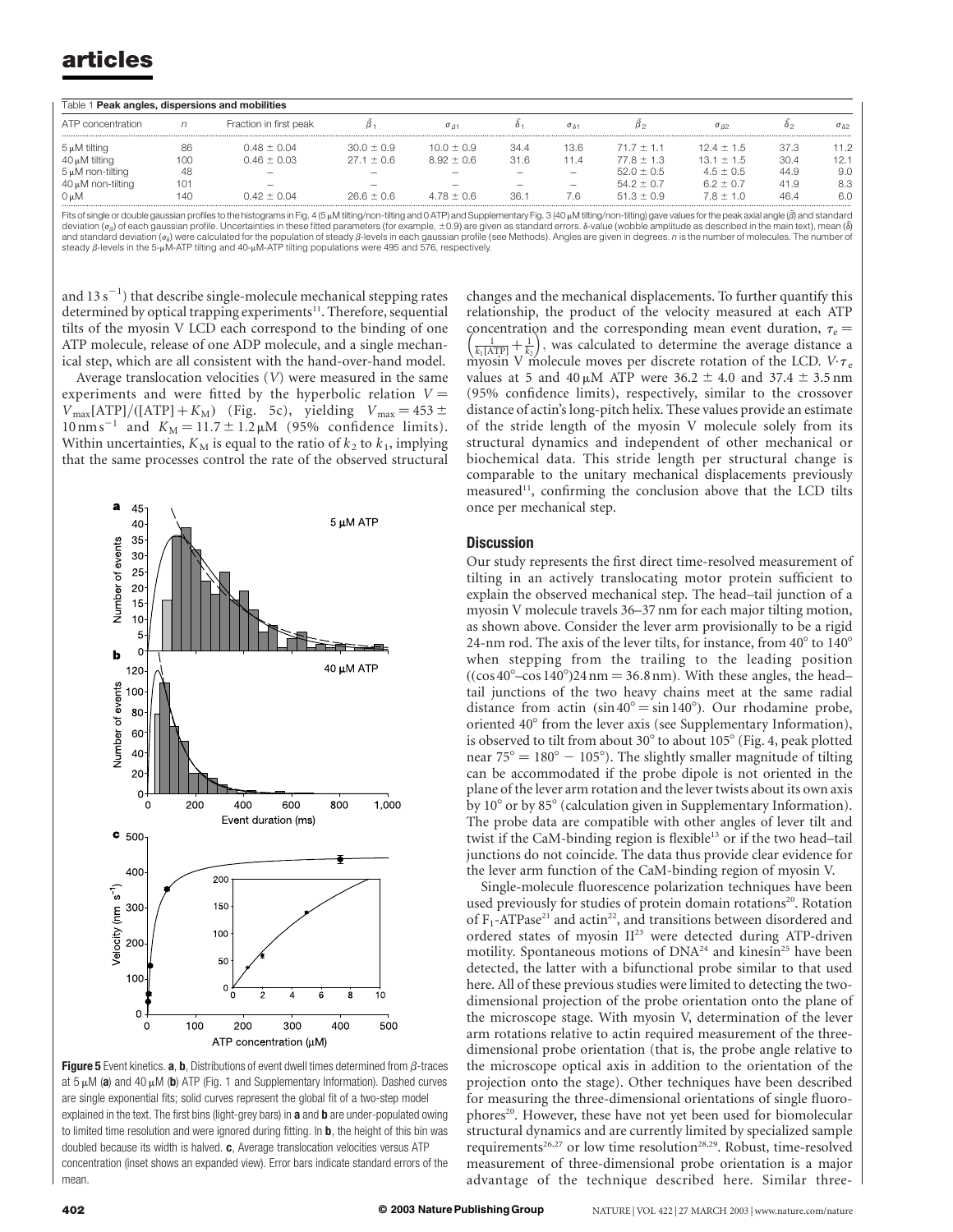dimensional angular data should be relevant to many other biological systems that can operate near a surface.

A model of myosin V processivity must explain the following structural observations obtained in the present study: (1) in the presence of ATP, the LCD tilts between two discrete axial angles that differ by  $\geq$ 45° or  $\geq$ 75°; (2) the two states corresponding to these orientations have approximately the same amplitude of 4 ns to 10 ms mobility; (3) the duration of occupancy in the two orientations is the same, within the 20–40-ms time resolution of the current experiments; (4) no additional structural states with distinct LCD orientations or mobilities are occupied for more than 20–40 ms; (5) myosin V translocates about 37 nm on average for each LCD rotation; and (6) the rates of the observed structural changes, combined with earlier measurements, imply one rotation per unitary mechanical step, and per hydrolysis of an ATP molecule.

These results imply that the approximately 37-nm mechanical steps of myosin V involve transitions of the individual heads between two structural states, both bound to actin strongly enough to limit the mobility of the CaM-binding region. These two states are probably a leading head at the beginning of its working stroke and a trailing head at the end. Several models other than the handover-hand mechanism have been proposed to explain processive translocation of motor proteins along cytoskeletal tracks—in particular, 'biased diffusion', 'inchworm' and 'hotspot' models<sup>30-35</sup>. Biased diffusion and hotspot models, as well as some hand-overhand models<sup>36</sup> postulate that, for a significant portion of a catalytic cycle, only one head of the motor protein is strongly bound to its track. They typically do not include high occupancy of the state with two heads firmly attached to actin that predominates in the present experiments. In the typical inchworm model<sup>33</sup>, the structural state of neither head changes on completion of consecutive steps, which is incompatible with our observation that individual heads oscillate between two distinct orientations. Of the proposed models for myosin V processivity, the hand-over-hand model, including a working stroke generated by a tilting lever arm, most readily explains the observations reported here.

Note added in proof: Burgess et al.<sup>44</sup> have recently published results that are difficult to reconcile with one of our possible explanations for the non-tilting CaM light chains in the presence of ATP: the bent neck model.

#### Methods

#### Protein preparation

Rabbit muscle actin was purified<sup>37</sup> and labelled<sup>38</sup> at Cys 374 with 1,5-IAEDANS. F-actin, at  $1 \mu$ M total monomer concentration, 14% unlabelled, 81% AEDANS-labelled, and 5% biotin-labelled (Cytoskeleton), was stabilized with 2.6  $\mu$ M phalloidin (Molecular Probes). Residues Pro 66 and Ala 73 of chicken CaM<sup>39</sup> were mutated to Cys (QuikChange, Stratagene; plasmid supplied by H. L. Sweeney). Mutant CaM was expressed<sup>40</sup>, labelled<sup>17</sup> and purified (Supplementary Information). Electrospray mass spectrometry, after endoproteinase Asp-N (Roche Diagnostics) digestion, confirmed rhodamine crosslinking of Cys 66 and Cys 73. Chick brain myosin V was purified $41$  and labelled by exchanging<sup>12</sup> endogenous CaM with a 1:10 mixture of bifunctional rhodamine-labelled calmodulin and wild-type CaM.

#### Motility assay

Fused silica slides (Quartz Scientific), spin-coated with 2 mg ml<sup>-1</sup> poly(methyl methacrylate) (Aldrich Chemical, no. 37,003-7) in methylene chloride, were incorporated into approximately 10-µl sample chambers with glass coverslips and double-sided adhesive tape. F-actin was bound to the poly(methyl methacrylate) surface through biotinylated BSA and streptavidin<sup>12</sup>. Flow aligned the F-actin with the microscope  $x$  axis. Myosin V labelled with bifunctional rhodamine-labelled calmodulin was introduced into the sample chamber at about  $10-1,000$  pM in 25 mM KCl, 2 mM  $MgCl<sub>2</sub>$ , 1 mM EGTA,  $100 \mu$ g ml<sup>-1</sup> wild-type CaM, 100 mM dithiothreitol, 20 mM HEPES, pH 7.6, and ATP as indicated. Compatible with earlier work $^8$ ,  $k_1$  and  $K_{\rm M}$  were calculated based on total ATP concentration. With the dissociation constant  $(K_{\rm d})$  for  ${\rm Mg}^{2+}$  binding to ATP of 133  $\upmu{\rm M},$ MgATP concentration would be 6% less<sup>42</sup>. This correction does not affect calculated step sizes. For 0 ATP experiments, the buffer included  $2 \text{ U ml}^{-1}$  apyrase (Sigma).

#### Single-molecule fluorescence polarization

Full details of this technique will be described elsewhere (J.N.F., M.E.Q. and Y.E.G., manuscript in preparation). Briefly, a 1 mW, 355-nm laser (JDS Uniphase) and a 10–20 mW, 532-nm laser (Lightwave Electronics) were directed towards the sample

chamber through a BK7 prism (ESCO Products) and index-matching liquid (Cargille Laboratories) at a glancing angle relative to the microscope slide. Total internal reflection generated evanescent waves near the sample chamber surface<sup>18,19</sup>. The 532-nm laser direction and polarization were modulated by Pockels cells (Conoptics) at 5 or 10 ms, producing four excitation polarizations. s1 and s2 generated linear polarizations along y and x axes; p1 and p2 produced polarizations approximately along the z axis with small components along  $x$  and  $y$ , respectively<sup>20</sup>. Camera (V/ICCD, Roper Scientific) images were used to identify actin filament location and orientation, and individual rhodamines. A piezo-electric stage (Polytec PI) centred a single labelled myosin V molecule co-localized with actin on the microscope stage. A  $\times$ 100 1.2 NA water immersion objective projected fluorescence through a polarizing beam splitter to resolve  $x$  and  $y$  polarizations onto two avalanche photodiodes (Perkin Elmer, SPCM-AQR-16). Total fluorescence was calculated using  $I_{\text{Tot}} = \binom{s}{s1}I_x +_{s1}I_y +_{s2}I_x +_{s2}I_y) + 0.885\binom{s}{p1}I_x +_{p1}I_y +_{p2}I_x +_{p2}I_y)$ , which is approximately independent of probe orientation.

#### Data analysis

Single molecules were identified by total intensity and single-step photobleaching. In traces with two bleaching steps, only data after the first step were analysed. Analytical equations (to be described elsewhere: J.N.F, M.E.Q. and Y.E.G., manuscript in preparation) were fitted to data for each time point to obtain  $I_{\text{Fit}}$ ,  $\beta$ ,  $\alpha$  and  $\delta$ . Transitions where the  $\beta$ -value changed abruptly from one approximately constant value to another were identified manually using defined criteria. For averaging, transitions were grouped according to whether the  $\beta$ -value increased or decreased. Each transition was shifted to set the preceding datum to 0 ms and traces were averaged between the preceding and following adjacent transitions.

#### Histograms of  $\beta$ -values

 $\beta$  -values were averaged for each region of a trace where  $\beta$  remained approximately constant (steady  $\beta$ -level), except the last region in traces exhibiting tilting. Three-degree bin width histograms of averages were fitted by gaussian distributions,  $\rho(\beta)$ , given by:

$$
\rho(\beta) = A\left(\frac{f}{\sigma_{\beta 1}\sqrt{2\pi}}\right)\exp\left[-\frac{1}{2}\left(\frac{\beta-\bar{\beta_1}}{\sigma_{\beta 1}}\right)^2\right] + A\left(\frac{1-f}{\sigma_{\beta 2}\sqrt{2\pi}}\right)\exp\left[-\frac{1}{2}\left(\frac{\beta-\bar{\beta_2}}{\sigma_{\beta 2}}\right)^2\right]
$$

where  $A$  is the product of the total number of steady  $\beta$ -levels and the bin width;  $f$  is the fraction of steady  $\beta$ -levels in the first gaussian peak. For 5 and 40  $\mu$ M ATP data exhibiting tilting, mean  $\pm$  s.d. of  $\delta$ -values were determined for the two groups of steady  $\beta$ -intervals with average  $\beta$  greater or less than 50°. For 0 ATP data, the groups were split at 39°. For 5 and 40  $\mu$ M ATP data without tilting, they were determined for average  $\beta$  within  $\bar{\beta}_2 \pm 3\sigma_{\beta2}$ .

#### Event dwell times

Dwell times were differences between the starting times of consecutive events with  $\beta$ -values on opposite sides of 50°. Separating events into populations with  $\beta$ -values greater or less than  $50^{\circ}$  gave single exponential fits to histograms of 5  $\mu$ M ATP dwell times, with rate constants of 4.2  $\pm$  0.3 s<sup>-1</sup> and 4.1  $\pm$  0.3 s<sup>-1</sup> ( $\pm$ standard error), respectively. The corresponding rates for the 40  $\mu$ M ATP data were 10.1  $\pm$  0.4 s<sup>-1</sup> and 11.7  $\pm$  0.7 s<sup>-1</sup>. A single exponential fit to histograms with all event data (without discriminating by  $\beta$ -value) gave rate constants of 4.1  $\pm$  0.2 s<sup>-1</sup> for 5  $\mu$ M ATP and 10.9  $\pm$  0.4 s<sup>-1</sup> for 40  $\mu$ M ATP. The 5 and 40  $\mu$ M ATP histograms were also fit simultaneously to:

$$
\rho(t) = A \left( \frac{k_1[\text{ATP}]k_2}{k_1[\text{ATP}] - k_2} \right) \left( \exp(-k_2 t) - \exp(-k_1[\text{ATP}]t) \right)
$$

where  $t$  is dwell time and  $A$  is amplitude (different for the two ATP concentrations). This fit used bin widths equal to the measurement time resolutions (MTR): 40 ms for 5  $\mu$ M ATP and 20 ms for 40  $\upmu$ M ATP. Because selection criteria required events to contain  $\geq$ 2 time points, no dwell times equal to the MTR were scored. Bins at twice the MTR also had fewer events than expected from the fitted curves, presumably being undercounted owing to noise. These bins (light-grey bars in Fig. 5) were therefore ignored. Monte-Carlo simulations determined 95% confidence limits for fitted rates<sup>43</sup>.

#### Velocity measurements

Velocities of individual myosin V molecules were determined from images with 10-msresolution time stamps taken at approximately 1-s intervals.

Received 16 December 2002; accepted 3 March 2003; doi:10.1038/nature01529.

- 1. Reedy, M. K., Holmes, K. C. & Tregear, R. T. Induced changes in orientation of the cross-bridges of glycerinated insect flight muscle. Nature 207, 1276–1280 (1965).
- 2. Rayment, I. et al. Structure of the actin-myosin complex and its implications for muscle contraction. Science 261, 58–65 (1993).
- 3. Spudich, J. A. The myosin swinging cross-bridge model. Nature Rev. Mol. Cell Biol. 2, 387–392 (2001).
- 4. Geeves, M. A. & Holmes, K. C. Structural mechanism of muscle contraction. Annu. Rev. Biochem. 68, 687–728 (1999).
- 5. Irving, M. & Piazzesi, G. Motions of myosin heads that drive muscle contraction. News Physiol. Sci. 12, 249–254 (1997).
- 6. Goldman, Y. E. Wag the tail: Structural dynamics of actomyosin. Cell 93, 1–4 (1998).
- 7. Cheney, R. E. et al. Brain myosin-V is a two-headed unconventional myosin with motor activity. Cell 75, 13–23 (1993).
- 8. De La Cruz, E. M., Wells, A. L., Rosenfeld, S. S., Ostap, E. M. & Sweeney, H. L. The kinetic mechanism of myosin V. Proc. Natl Acad. Sci. USA 96, 13726–13731 (1999).
- 9. Mehta, A. D. et al. Myosin-V is a processive actin-based motor. Nature 400, 590-593 (1999).
- 10. Mehta, A. Myosin learns to walk. J. Cell Sci. 114, 1981–1998 (2001).
- 11. Rief, M. et al. Myosin-V stepping kinetics: A molecular model for processivity. Proc. Natl Acad. Sci. USA 97, 9482–9486 (2000).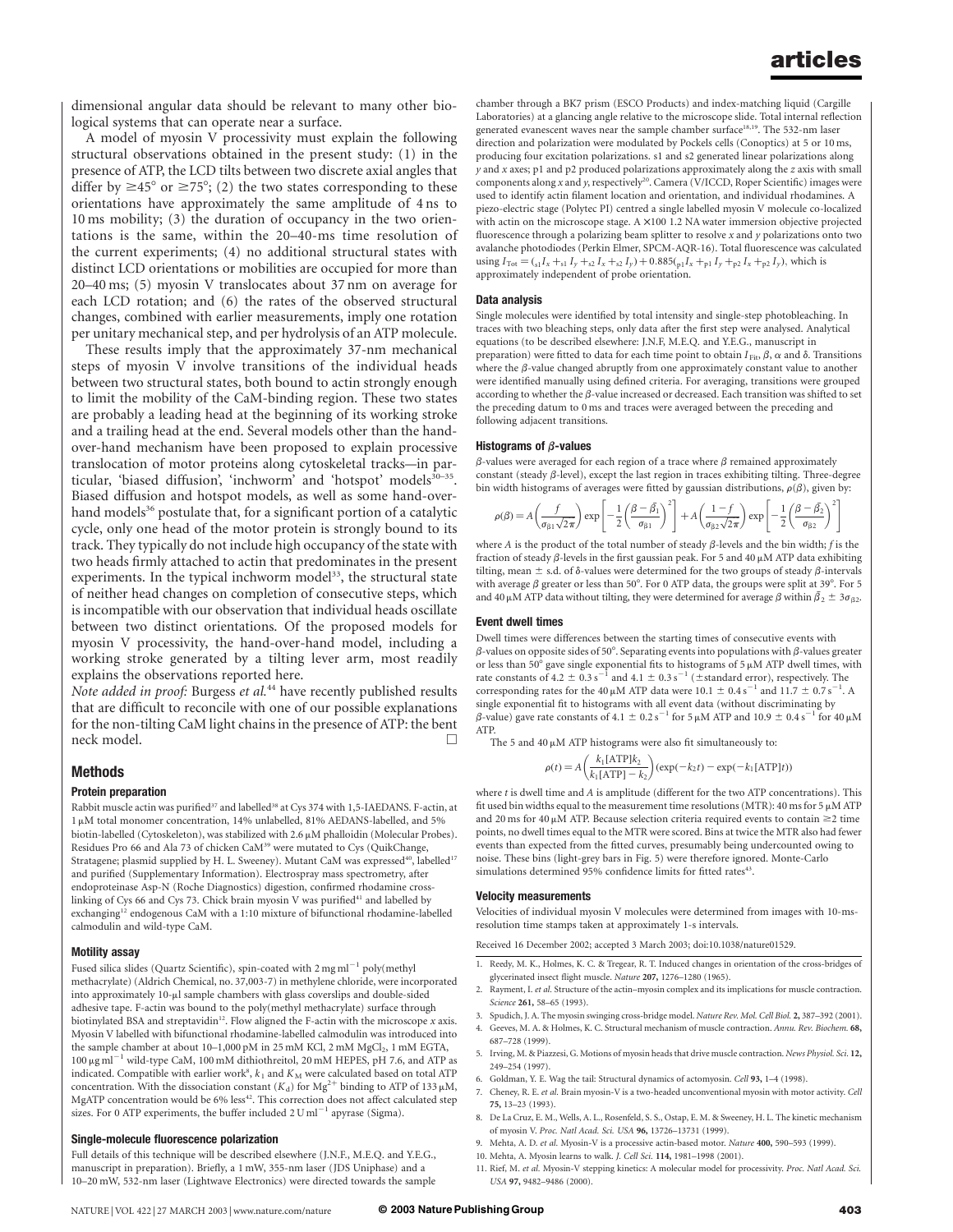- 12. Sakamoto, T., Amitani, I., Yokota, E. & Ando, T. Direct observation of processive movement by individual myosin V molecules. Biochem. Biophys. Res. Commun. 272, 586–590 (2000).
- 13. Walker, M. L. et al. Two-headed binding of a processive myosin to F-actin. Nature 405, 804–807 (2000).
- 14. Veigel, C., Wang, F., Bartoo, M. L., Sellers, J. R. & Molloy, J. E. The gated gait of the processive molecular motor, myosin V. Nature Cell Biol. 4, 59–65 (2002).
- 15. Moore, J. R., Krementsova, E. B., Trybus, K. M. & Warshaw, D. M. Myosin Vexhibits a high duty cycle and large unitary displacement. J. Cell Biol. 155, 625–635 (2001).
- 16. Corrie, J. E. T. et al. Dynamic measurement of myosin light-chain-domain tilt and twist in muscle contraction. Nature 400, 425–430 (1999).
- 17. Corrie, J. E. T., Craik, J. S. & Munasinghe, V. R. N. A homobifunctional rhodamine for labeling proteins with defined orientations of a fluorophore. Bioconjug. Chem. 9, 160–167 (1998).
- 18. Axelrod, D., Burghardt, T. P. & Thompson, N. L. Total internal reflection fluorescence. Annu. Rev. Biophys. Bioeng. 13, 247–268 (1984).
- 19. Funatsu, T., Harada, Y., Tokunaga, M., Saito, K. & Yanagida, T. Imaging of single fluorescent molecules and individual ATP turnovers by single myosin molecules in aqueous solution. Nature 374, 555–559 (1995).
- 20. Forkey, J. N., Quinlan, M. E. & Goldman, Y. E. Protein structural dynamics by single-molecule fluorescence polarization. Prog. Biophys. Mol. Biol. 74, 1–35 (2000).
- 21. Adachi, K. et al. Stepping rotation of F<sub>1</sub>-ATPase visualized through angle-resolved single-fluorophore imaging. Proc. Natl Acad. Sci. USA 97, 7243–7247 (2000).
- 22. Sase, I., Miyata, H., Ishiwata, S. & Kinosita, K. Jr Axial rotation of sliding actin filaments revealed by single-fluorophore imaging. Proc. Natl Acad. Sci. USA 94, 5646–5650 (1997).
- 23. Warshaw, D. M. et al. Myosin conformational states determined by single fluorophore polarization. Proc. Natl Acad. Sci. USA 95, 8034–8039 (1998).
- 24. Ha, T., Glass, J., Enderle, Th., Chemla, D. S. & Weiss, S. Hindered rotational diffusion and rotational jumps of single molecules. Phys. Rev. Lett. 80, 2093–2096 (1998).
- 25. Sosa, H., Peterman, E. J. G., Moerner, W. E. & Goldstein, L. S. B. ADP-induced rocking of the kinesin motor domain revealed by single-molecule fluorescence polarization microscopy. Nature Struct. Biol. 8, 540–544 (2001).
- 26. Bopp, M. A., Jia, Y., Li, L., Cogdell, R. J. & Hochstrasser, R. M. Fluorescence and photobleaching dynamics of single light-harvesting complexes. Proc. Natl Acad. Sci. USA 94, 10630–10635 (1997).
- 27. Empedocles, S. A., Neuhauser, R. & Bawendi, M. G. Three-dimensional orientation measurements of symmetric single chromophores using polarization microscopy. Nature 399, 126-130 (1999).
- 28. Betzig, E. & Chichester, R. J. Single molecules observed by near-field scanning optical microscopy. Science 262, 1422-1425 (1993).
- 29. Dickson, R. M., Norris, D. J. & Moerner, W. E. Simultaneous imaging of individual molecules aligned both parallel and perpendicular to the optic axis. Phys. Rev. Lett. 81, 5322–5325 (1998).
- 30. Vale, R. D. & Oosawa, F. Protein motors and Maxwell's demons: Does mechanochemical transduction involve a thermal ratchet? Adv. Biophys. 26, 97–134 (1990).
- 31. Block, S. M. Kinesin: What gives? Cell 93, 5–8 (1998).
- 32. Okada, Y. & Hirokawa, N. A processive single-headed motor: Kinesin superfamily protein KIF1A. Science 283, 1152–1157 (1999).
- 33. Hua, W., Chung, J. & Gelles, J. Distinguishing inchworm and hand-over-hand processive kinesin movement by neck rotation measurements. Science 295, 844-848 (2002)
- 34. Tanaka, H. et al. The motor domain determines the large step of myosin-V. Nature 415, 192-195 (2002).
- 35. Nishikawa, S. et al. Class VI myosin moves processively along actin filaments backward with large steps. Biochem. Biophys. Res. Commun. 290, 311–317 (2002).
- 36. De La Cruz, E. M., Ostap, E. M. & Sweeney, H. L. Kinetic mechanism and regulation of myosin VI. J. Biol. Chem. 276, 32373–32381 (2001).
- 37. Pardee, J. D. & Spudich, J. A. Purification of muscle actin. Methods Cell Biol. 24, 271–289 (1982).
- 38. Cooper, J. A., Walker, S. B. & Pollard, T. D. Pyrene actin: Documentation of the validity of a sensitive assay for actin polymerization. J. Muscle Res. Cell Motil. 4, 253–262 (1983).
- 39. Putkey, J. A. et al. Chicken calmodulin genes. J. Biol. Chem. 258, 11864–11870 (1983).
- 40. Putkey, J. A., Slaughter, G. R. & Means, A. R. Bacterial expression and characterization of proteins derived from the chicken calmodulin cDNA and a calmodulin processed gene. J. Biol. Chem. 260, 4704–4712 (1985).
- 41. Cheney, R. E. Purification and assay of myosin V. Methods Enzymol. 298, 3–18 (1998).
- 42. Moisescu, D. G. & Thieleczek, R. Sarcomere length effects on the  $\text{Sr}^{2+}$  and  $\text{Ca}^{2+}$ -activation curves in skinned frog muscle fibres. Biochim. Biophys. Acta 546, 64–76 (1979).
- 43. Press, W. H., Teukolsky, S. A., Vetterling, W. T. & Flannery, B. P. Numerical Recipes in C: The Art of Scientific Computing 2nd edn (Cambridge Univ. Press, Cambridge, UK, 1992).
- 44. Burgess, S. et al. The prepower stroke conformation of myosin V. J. Cell. Biol. 159, 983–991 (2002).

Supplementary Information accompanies the paper on Nature's website ( $\blacktriangleright$  http://www.nature.com/nature).

Acknowledgements This work was supported by the NIH and Medical Research Council. We thank H. Shuman, M. Ostap, H. Higuchi, M. Mooseker, R. Cheney, A. Houdusse, D. Trentham, R. Ferguson, B. Brandmeier and F. Vanzi for discussions, and R. Munasinghe, I. Gertsman, S. Manz, D. Keleti and N. Tang for technical assistance.

**Competing interests statement** The authors declare that they have no competing financial interests.

**Correspondence** and requests for materials should be addressed to Y.E.G. (e-mail: goldmany@mail.med.upenn.edu).